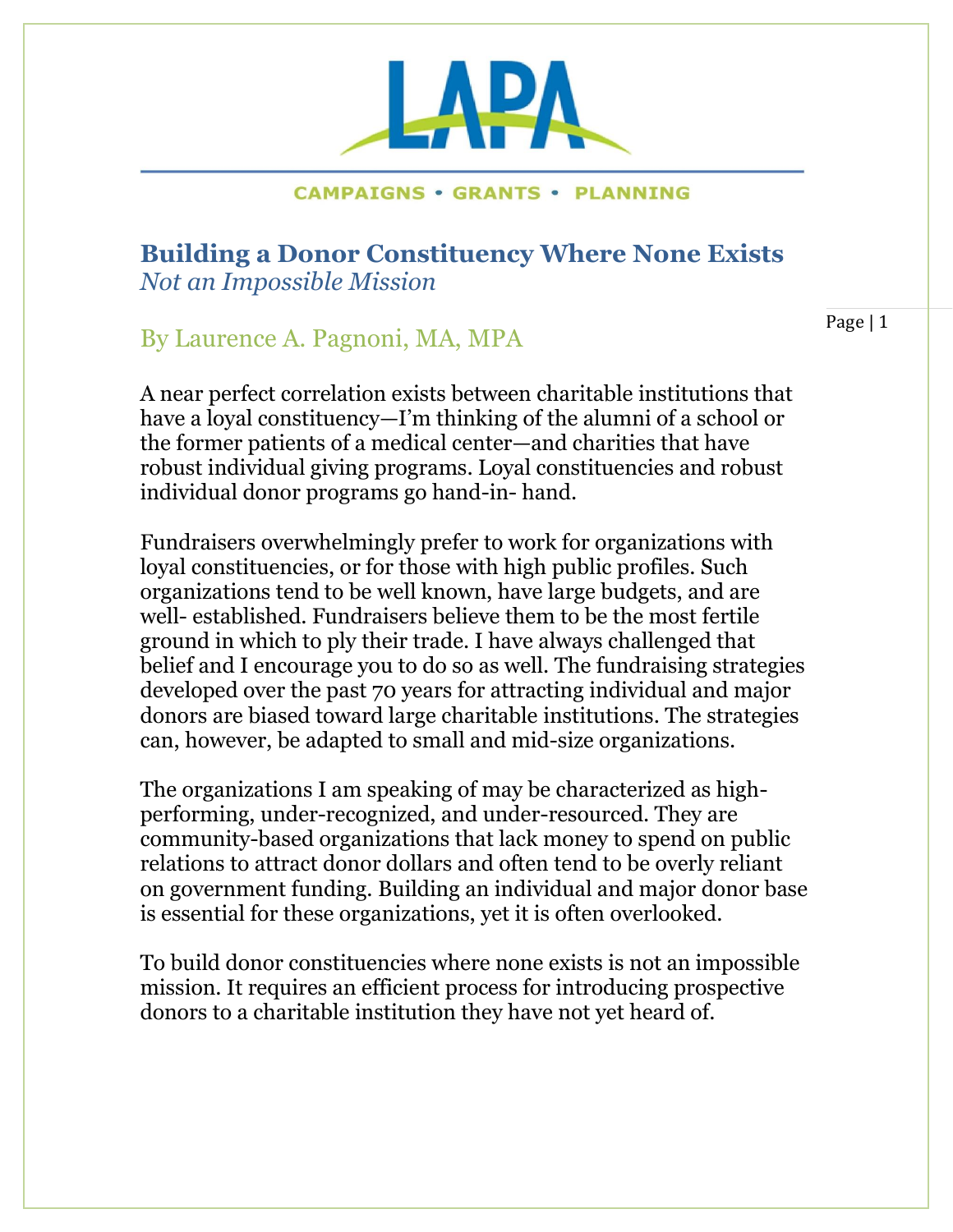

The most cost-effective method is to make these introductions personally and through social networking, not by spending a lot of money on public relations. But you already know that. It's common practice among fundraisers to ask Board members, volunteer leaders, and major donors to introduce them to their social networks. If you have not yet asked the leaders in your organization to introduce you to the people in their social networks, stop reading right now and come back when you've done it.

Now that we are all caught up, I'm here to introduce you to another way. A way to build a donor constituency when you have exhausted your natural constituency and the leadership of your organization does not have any more prospects to engage.

## **Another Way**

The tactic begins with purchasing a mailing list of donor prospects that are likely to be value-aligned with your mission. This means that they should have supported similar causes in the past, or have something in their personal history to suggest they may care about your mission. A colleague who had never previously given to charity gave \$250K when his wife of 25 years succumbed to breast cancer. He was so moved by the hospice care she received that he made his first charitable gift to that program, in her honor. His appreciation for the compassionate care of the hospice workers made him a value-aligned donor. Giving for him was a tribute to his wife and a selfless statement that even those who cannot afford hospice care should have it. That is real value alignment, the type of connection that you should be looking for, but there are other ways to go about finding it.

For you, identifying a value-aligned prospect can mean many different things. Does your organization support animal welfare? You may want to consider reaching out to pet owners. Do you provide health care to the uninsured? Those working in the medical field may connect with your work. Is your work based in a religious tradition?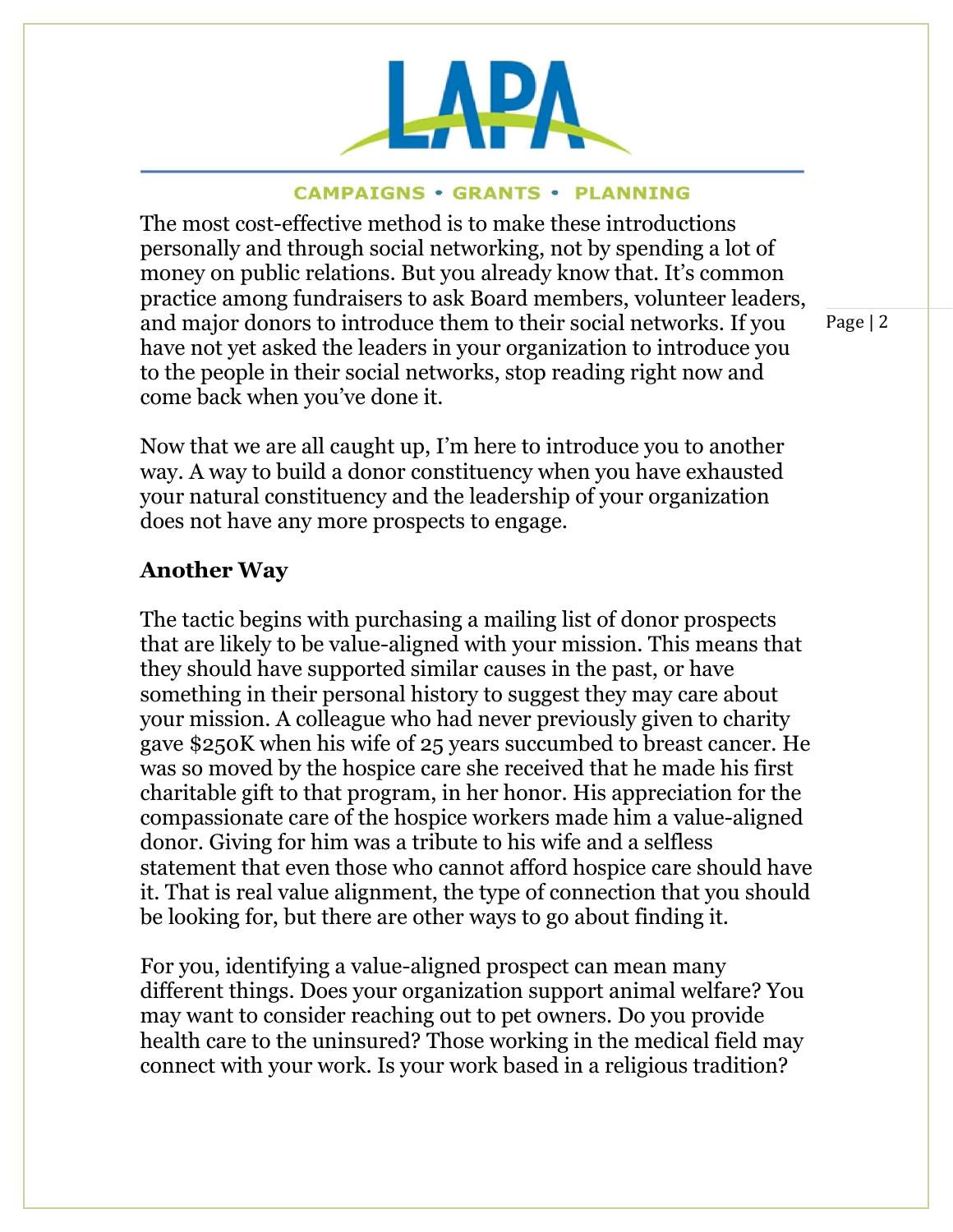

Members of a church, synagogue, or mosque that share your principles may be interested in hearing about what you do.

You can purchase such a list of folks that meet this type of criterion at any direct marketing mail house or online. There are "list-brokers" in the field of direct marketing, such as Quality Letter Services, and you can shop your request to a few of them for the best price and the highest quality list. The list-brokers will tell you what attributes the list has; for example, they all give to charity, they all live in the zip codes you serve, they all have incomes over \$70,000, and they all subscribe to Forbes. Ask the list broker for as many details as he or she can share.

The point of securing the list is not initially to mail to those contained within it. This is not a direct mail method. Instead, once you have secured the list, wealth vet the individuals to learn more about their philanthropic interests and giving capacity. Specific wealth-vetting software exists that is designed for this purpose. Target Analytics and Wealth Engine are two high quality prospect research tools providing information on donor giving history and assets. The wealth vetting will give you detailed accounting of all public wealth that an individual has –securities, real estate, business holdings, and more. In addition you will have access to Marquis Who's Who records, selected philanthropic gifts, full political giving history, and nonprofit affiliations. Together this information will give you a snapshot of each prospect on the list.

Once the results are in from the vetting, issue a report and share it with your Development staff and/or Board Development Committee. Using the report, you can develop personalized strategies to reach out to each of the individuals who you identify as a good prospect. Generally, I am able to secure 35 new prospects from every 100 people listed.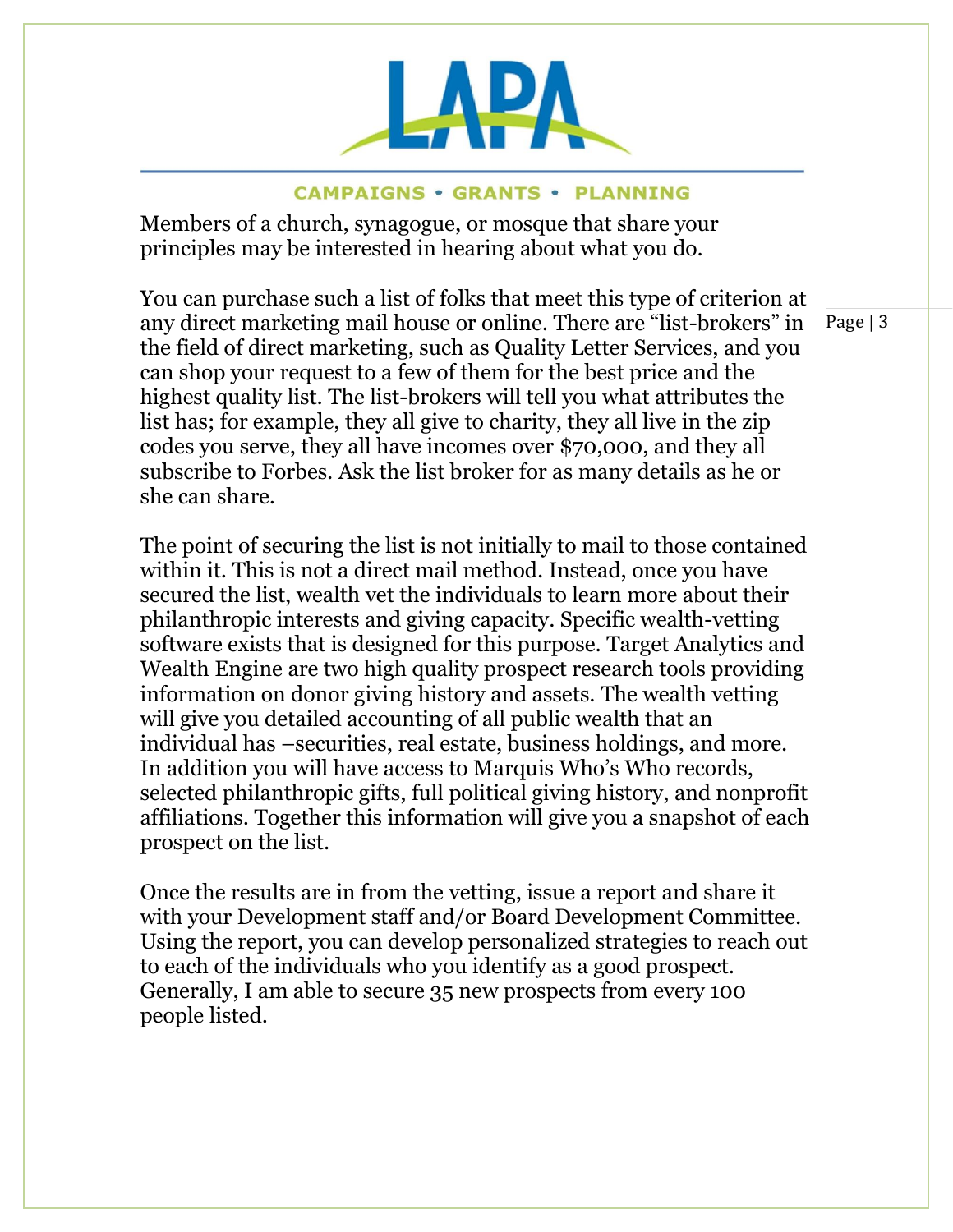

Sometimes I call the prospect up directly and invite them for a tour. Sometimes I choose to write to them or I ask them to "friend" my agency on Facebook. It all depends on what the research reveals as their capacity to give. The higher their capacity, the more I want to reach them in a personalized way. For each individual prospect identified I make three attempts to reach out, preferably using a different method of communication each time. If, after three attempts, I am not able to reach the prospect, I move on to the next one.

Page | 4

Perhaps you know of the 10:3:1 sales rule? Of 10 people referred to you as business prospects,

3 will become clients, but not right away; only 1 will become a client today, the time may not be right for the other 2. This applies equally to introducing potential individual and major donors to organizations that are new to them. Securing a new donor is achieved by giving the prospective donor an intimate experience of your mission. Giving, like dating, is based on passion. You have to establish emotional connections with donors and this method is the opening to that connection.

The method that I outlined above is not easy. Despite the many seminars, books, and articles touting individual giving as the most potentially lucrative source of money for your organization, the process of getting money from individuals is time-intensive and laborious. It is truly a developmental process, one that unfolds gradually and can have a life of its own. Like life itself, several stages or phases recur endlessly in this process. They are: finding donors; approaching them; exciting them; asking them for money; and inspiring them to give over and over again for the rest of their lives. This method focused on the first two stages of this process – finding and approaching. It is still up to you to find the right way for your organization to excite, ask, and inspire. The good news is that it can be lucrative if you stick to the process.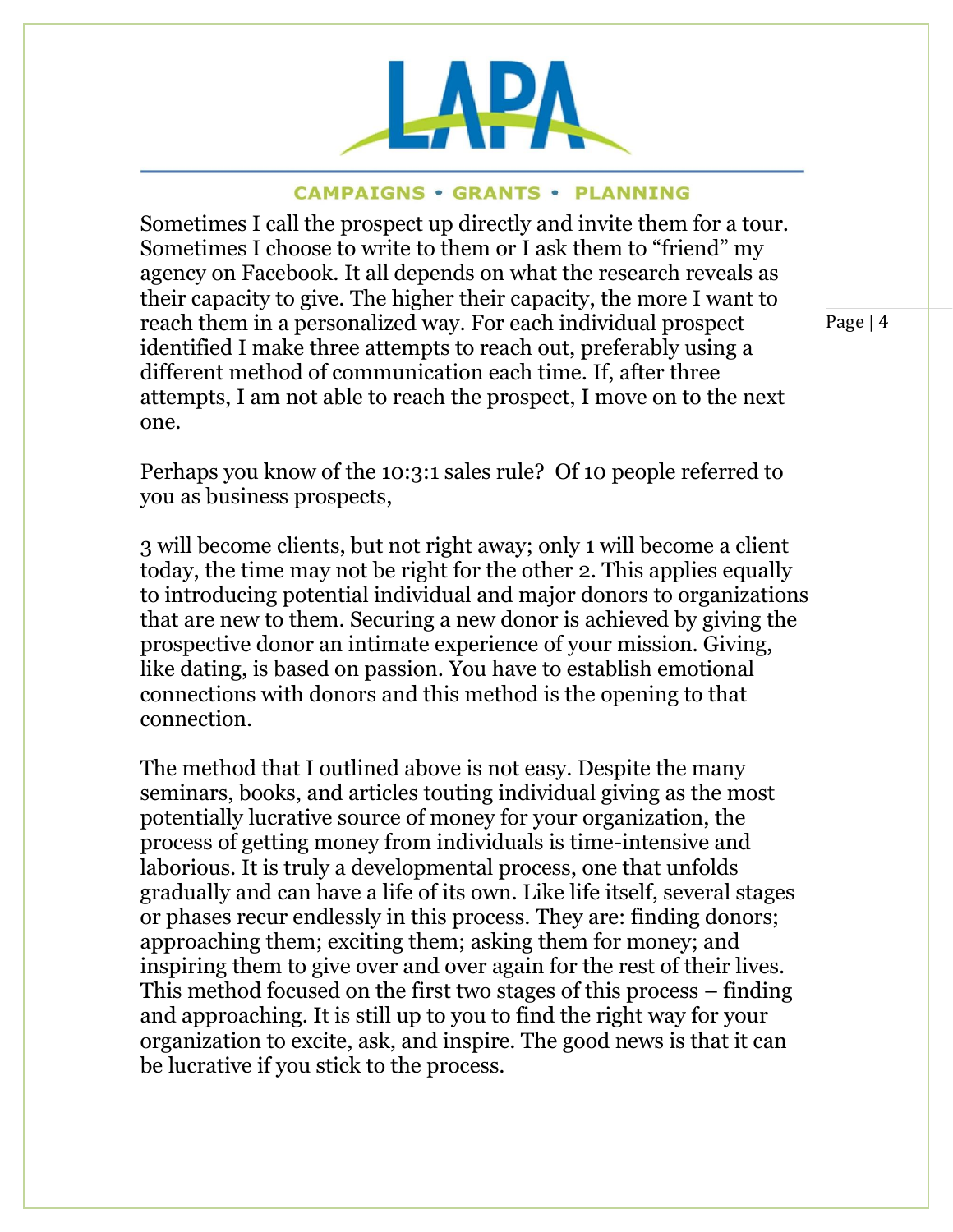

There is a direct expense associated with this process, including purchasing the list and then wealth vetting it, is usually around 45 cents per prospect, so for 5,000 initial prospects the cost will be \$2,250. The larger the list, the lower the per-unit cost. I have vetted lists as large as 150,000 contacts.

As a special note, throughout this article I have referred to building a donor constituency, but the term "donor" itself needs a closer look. We do not consider a person who makes a one-time donation to a charity to be a donor. A donor is someone who gives repeatedly and at increasing levels. True donors give over and over again because they are fired up about the agency's mission. So this method is not a way to get an individual to give a gift once, but a way to build up a group of people who give to your organization time and time again. It is your opening salvo. This is a first step in a long term relationship with individuals of high net worth who are value-aligned with your organization. In this connection, I have been reading The Millionaire Next Door: The Surprising Secrets of America's Wealthy by Thomas J. Stanley and William D. Danko, and I've discovered some truly surprising facts about individuals of high net worth. Most of us think the rich must resemble Donald Trump. I assure you, they do not. The vast majority of individuals of high net worth more closely resemble the hardworking men and women who sit next to us on the subway. They are wealth builders—frugal and extraordinary savers—and many are small business owners and recent immigrants. After reading this book (which I encourage you to do), I realized that rich folks are very likely to appreciate the missions and accomplishments of emerging nonprofit organizations. The values they espouse are the values of the entrepreneurial nonprofit.